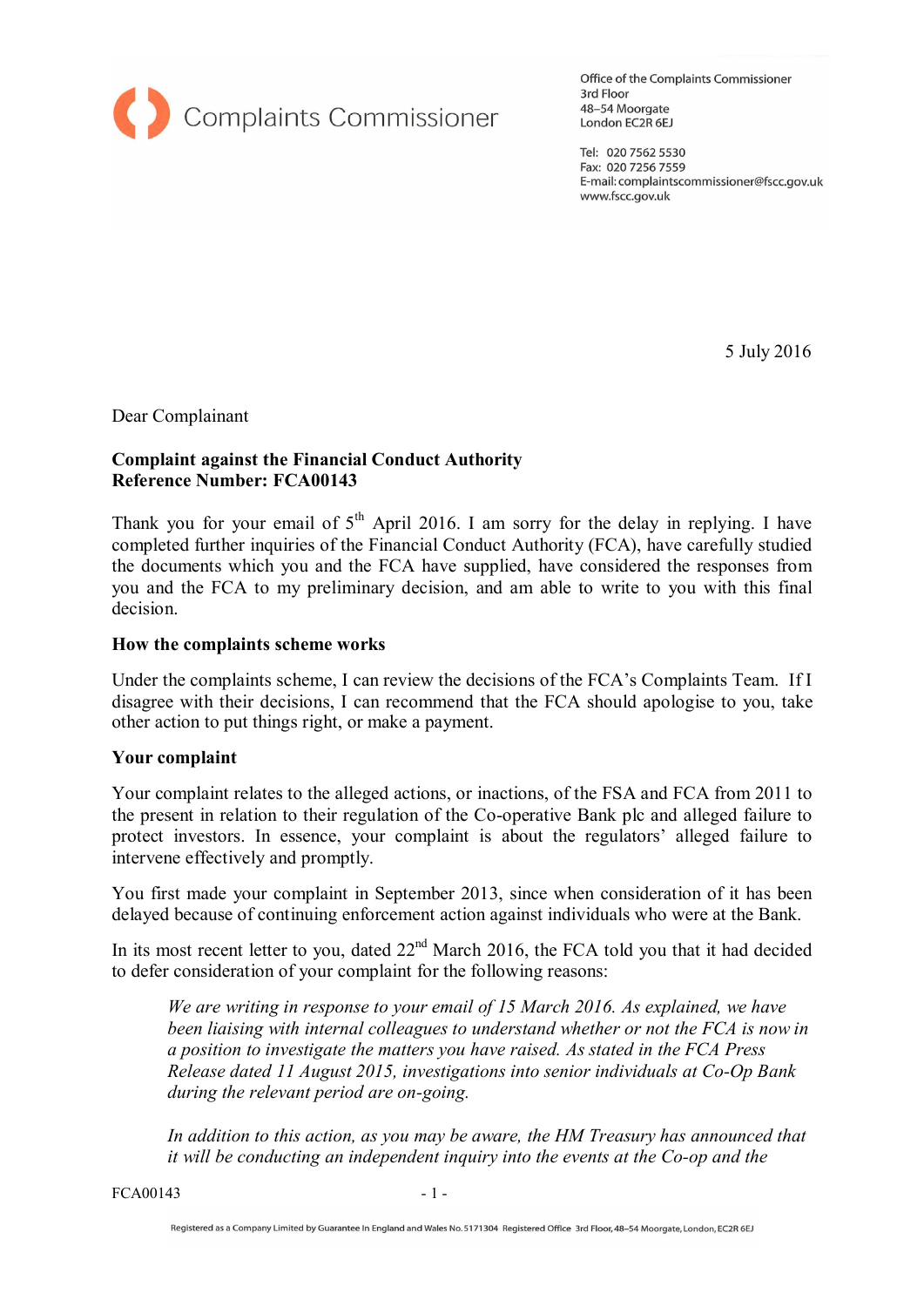*circumstances surrounding them. For these reasons, we are still of the opinion that it is appropriate to defer your complaint.* 

*It is possible that your concerns will be addressed in the outcome of the independent inquiry, however if, after conclusion of the independent inquiry you would still like us to consider the matters you have raised as a complaint against the FCA, please write to us.*

# **My analysis**

My role at this stage is not to determine the merits of your underlying complaint: it is to decide whether or not to uphold the FCA's decision to defer consideration of your complaint. My role at this stage is not to determine the merits of your underlying complaint: it is to decide whether or not to uphold the FCA's decision to defer consideration of your complaint.<br>Were I to conclude that the FCA shoul of your complaint, I could recommend that the FCA undertake an investigation, or I could investigate the matter myself.

The FCA's decision letter gives little explanation for its decision to defer the complaint. Furthermore, the letter makes no reference to the fact that the independent investigation (or inquiry) which the Treasury has ordered has not yet begun because of the continuing FCA enforcement proceedings, nor has it had inquiry) which the Treasury has ordered has not yet begun because of the continuing FCA which that independent investigation will or will not address some or all of your particular enforcement proceedings, nor has it had its terms of reference set. Furthermore, the extent to which that independent investigation will or will not address some or all of your particular concerns remains unclear

However, it can be inferred that the FCA has relied upon section 3.7 of the complaints scheme, which reads:

*3.7 A complaint which is connected with, or which arises from, any form of continuing action by the regulators will not normally be investigated by either the regulators or the Complaints Commissioner until the complainant has exhausted the*<br>procedures and remedies under FSMA (or under other legislation which provides for<br>access to the Scheme) which are relevant to that action. *procedures and remedies under FSMA (or under other legislation which provides for have to be the subject of continuing action by the regulators for this provision to be engaged. An investigation may start before those procedures are completed if, in the exceptional circumstances of the case, it would not be reasonable to expect the complainant to await the conclusion of the regulators' action and that action would not be significantly harmed.*

It is a matter of fact that there is continuing action which is connected with this complaint, and it is therefore proper for the FCA to consider that paragraph as a potential reason for deferral.

The wording of paragraph 3.7 makes it clear that the default position is that complaint investigations will be deferred in the circumstance of continuing action ("will not normally be investigated"). The crux of my decision whether or not to support the deferral decision must be whether, "in the *exceptional* circumstances of the case, it would not be *reasonable* to expect the complainant to await the conclusion of the regulators' action *and* that action would not be *significantly harmed*" (my emphases).

In effect there are, therefore, three tests to be met if I were to recommend that a decision to defer is to be reversed.

*Are there exceptional circumstances?*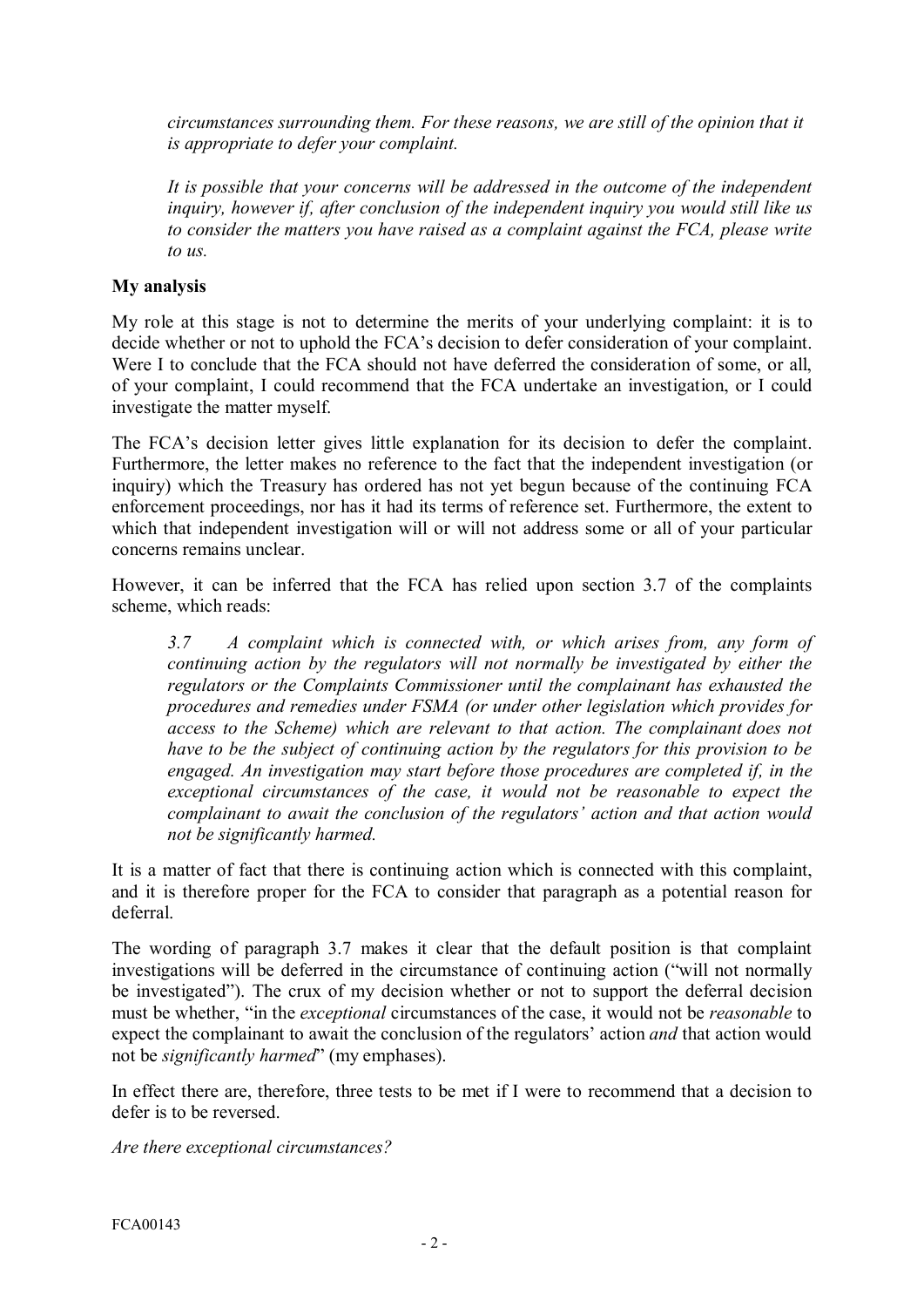The circumstances of the crisis of the Co-operative Bank were highly unusual (though not unique); there was exposure of a large number of retail investors; the complexity and range of the problems at the Co-operative Bank were such that the regulatory investigations were inevitably complex and drawn out; and the Treasury took the unusual step of deciding to direct an independent investigation under the Financial Services Act 2012.

Taking all those factors into consideration, including the fact that it is already three years since the crisis materialised, and that it remains uncertain when the FCA's enforcement procedures will conclude or when the independent investigation will begin, it seems to me clear that the exceptional circumstances test is met.

### *Would it be reasonable to expect the complainants to await the conclusion of the regulators' action?*

This is a harder question to answer, and to some extent the reasonableness of expecting the complainants to wait is dependent upon the answer to the third test (action significantly harmed).

The length of time which you have had to wait already, and the likely length of time remaining until completion, are clearly relevant factors in considering reasonableness. This is complicated by the fact that I am not privy to the details of the continuing action by the regulator. Furthermore, complicated regulatory proceedings are notoriously unpredictable.

There must come a point at which the length of the delay begins to outweigh the other considerations, though determining that must be considered in conjunction with the third point -

# *Would the continuing action be significantly harmed?*

As I understand it, the rationale behind paragraph 3.7 is that running a complaints investigation in parallel with continuing enforcement action may be undesirable for two reasons: first, the *decision* in relation to the complaint could be seen as prejudicing the *verdict* in the regulatory action; second, the staff required to address the complaint may be the same as those required to prosecute the continuing action; third, if an investigation proceeded under this Scheme, the Enforcement Team would be required constantly to review the information created or received during the investigation to consider whether or not disclosure was required;, and addressing the complaint may therefore impede the prosecution, which would be contrary to the public interest.

If I have understood the FCA's position correctly, it is the diversion of staff which is the principal concern which leads them to argue for a deferral.

From my studying of the FCA's papers, I have not seen evidence that a recent assessment of the extent of the diversion of resources which would be required has been undertaken. If the delays in concluding the enforcement action (and therefore in starting the independent the extent of the diversion of resources which would be required has been undertaken. If the delays in concluding the enforcement action (and therefore in starting the independent investigation) were to continue for a furt delays in concluding the enforcement action (and therefore in starting the independent<br>investigation) were to continue for a further significant period, in my view it would cease to<br>be reasonable to expect you to wait long upon the FCA to demonstrate that the continuing action would be significantly harmed by undertaking the complaint investigation in parallel.

I am also concerned that the FCA seems to have decided that there should be no review of the deferral of your complaint until the outcome of the independent investigation is known. My concern arises from the facts that: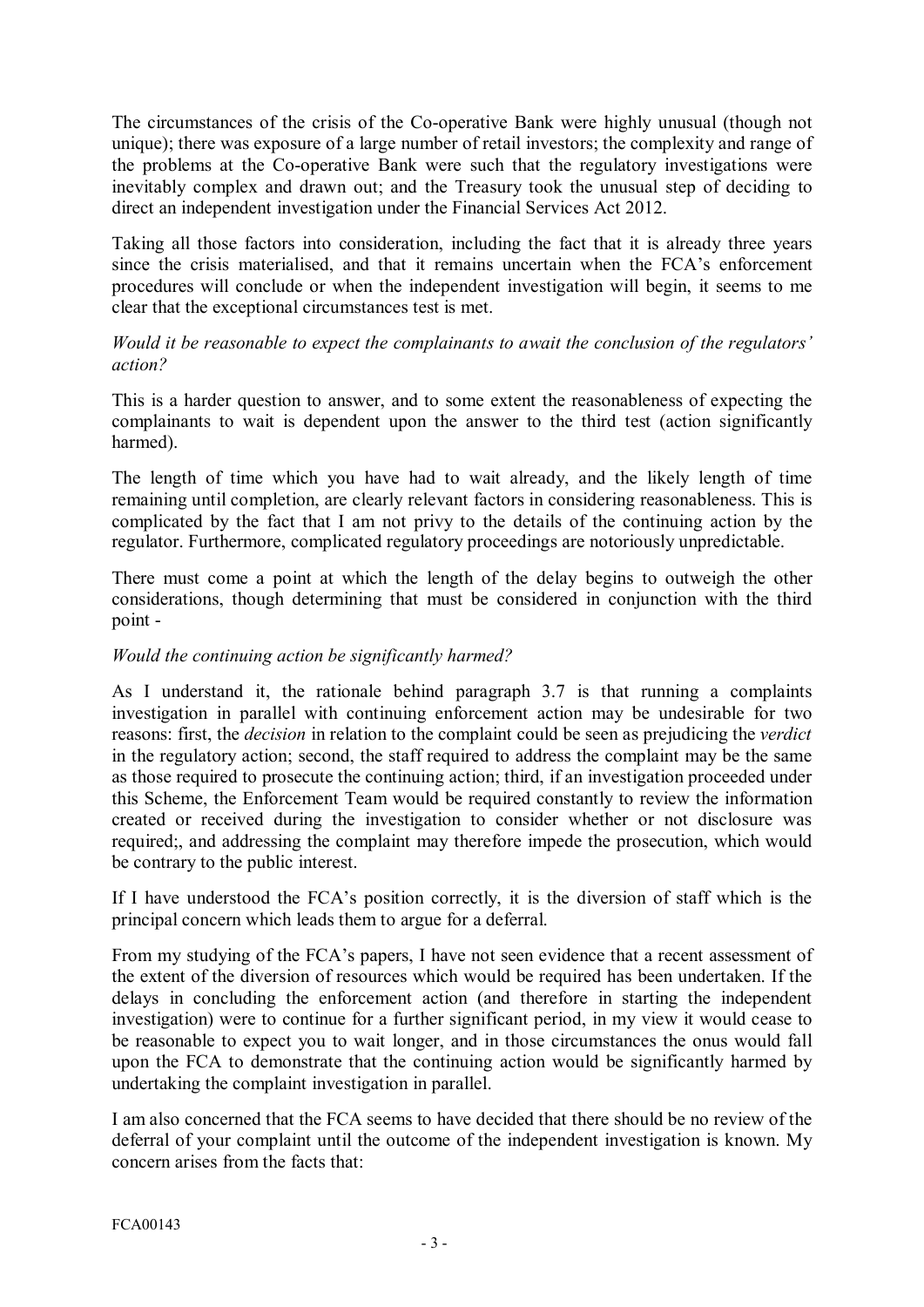- a. The independent investigation is being delayed pending the outcome of the regulatory proceedings, and it is not known when those proceedings will be completed;
- b. The terms of reference of the independent investigation have not yet been set, and it is therefore impossible to know the extent to which the independent investigation will, or will not, address some or all of the issues which you have complained about.

# **My findings**

I recognise that you do not welcome any further delay, but I have concluded, on balance, that the FCA's decision to defer consideration of the complaint should stand *for the time being*, but not on the basis set out in its decision letter. I recommend that:

- a. The deferral of your complaint should be reviewed within six months or when the continuing enforcement action has been concluded, whichever is the sooner; a. The deferral of your complaint should be reviewed within six months or when the continuing enforcement action has been concluded, whichever is the sooner;<br>b. If, in six months' time, the continuing action has not been c
- continuing enforcement action has been concluded, whichever is the sooner;<br>If, in six months' time, the continuing action has not been concluded, there should<br>be a *new* assessment of whether it remains reasonable to expec wait *and* a detailed assessment of whether, *in practice*, investigating the complaint would *significantly* harm the continuing action;
- c. Additionally, at the point that the deferral of the complaint is reviewed, the relationship between this complaint and the forthcoming independent investigation into the crisis at the Co-operative Bank should be considered, as set out below.

### **The independent investigation**

In my view, it is important that early consideration is given to the interaction between your complaint, this Complaints Scheme, and the independent investigation.

My concern here is that there should be clarity for complainants, as early as possible, about the factors which the FCA would take into consideration in deciding whether or not the complaint would more appropriately be dealt with by the independent investigation. The simple fact that there will be an independent investigation is not, of itself, sufficient to justify not dealing with the complaint under this Scheme.

I should add that I have some concerns that there is no clear indication of when the terms of reference of the investigation will be finalised. From the material I have seen, there appears to be an assumption that nothing can be done about preparations for the independent investigation until the enforcement proceedings have been concluded. I query whether that is necessarily the case. I am particularly concerned that, from the perspective of you and other complainants, you may seem caught in an endless loop in which the independent investigation cannot be started because the enforcement proceedings have not been concluded and the Complaints Scheme investigation cannot be started because the terms of the independent investigation have not yet been settled.

When the independent investigation was announced, it was said that it "will... not start until it is clear it will not prejudice any actions the relevant authorities may take, including the potential FCA and PRA enforcement investigations". That is not the same as saying that the investigation could not start until the conclusion of the enforcement action. If the FCA accepts my recommendation to undertake a full review of the deferral within six months, I recommend that it includes this point in its review. This may require discussion between the FCA and HM Treasury.